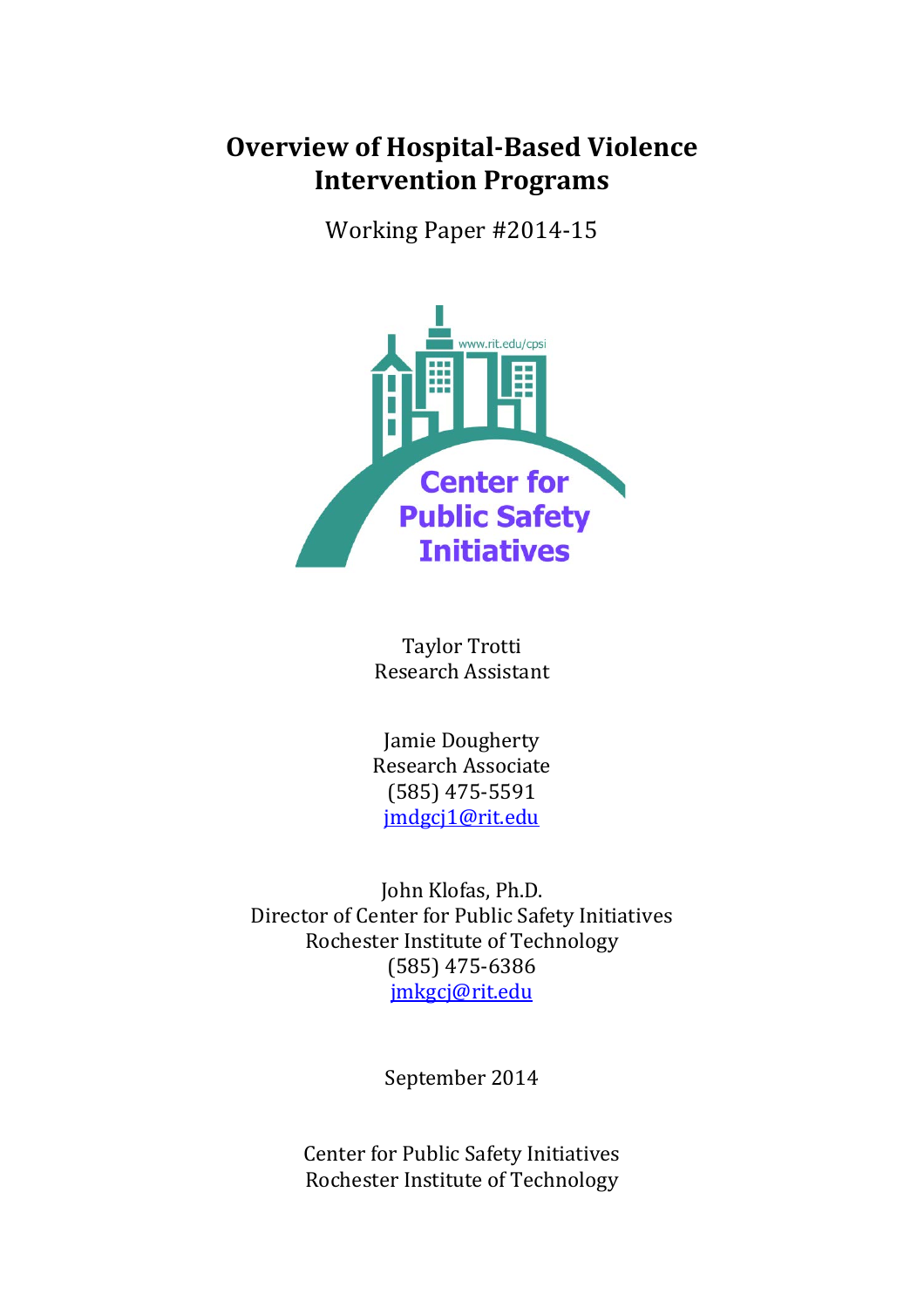The Rochester Youth Violence Partnership (RYVP), which began in 2005, is an example of a hospital-based violence reduction program that provides intervention services to young victims of shootings, stabbings, or blunt trauma who are treated in the emergency room in Rochester, NY. These programs have become increasingly popular around the country as part of community responses to the problem of violence. This paper provides a summary of the common elements of hospital-based violence intervention programs and summaries of specific programs from around the US (including Rochester) and internationally.

#### **The Need for Hospital-Based Violence Intervention Programs**

Hospital-based violence intervention programs are gaining popularity among hospitals, non-profits, and government organizations nationwide. Mark L. Gestring, M.D. and the director of the Rochester Youth Violence Partnership (RYVP) says, "We have worked hard to develop a program that provides victims and their families the resources that they need to stay safe and to end the cycle of violence that frequently develops" (Christensen, 2011). These programs, usually in urban hospitals, attempt to connect victims of violent crimes (i.e. shootings, stabbings, and blunt trauma) to community services to prevent further victimization of the same person or retaliation against another. In general, hospitals refer patients to an outside non-profit or community-based organization, whose staff usually visits the patient and/or family prior to release from the hospital. Developing such a program requires clear definitions of program components, such as the age range of clients, the focus population, the referral source(s), types of services to offer, how to connect clients to services, the length of services, partner organizations, and many more details that are determinant of a program's success with their community.

### **Program Components and Considerations**

The age of clients/patients is crucial to the effectiveness and influence of the program's services on the patient's life as well as violence within the community. Each program has its own target or focus population that they serve, but most of the programs within the National Network of Hospital-based Violence Intervention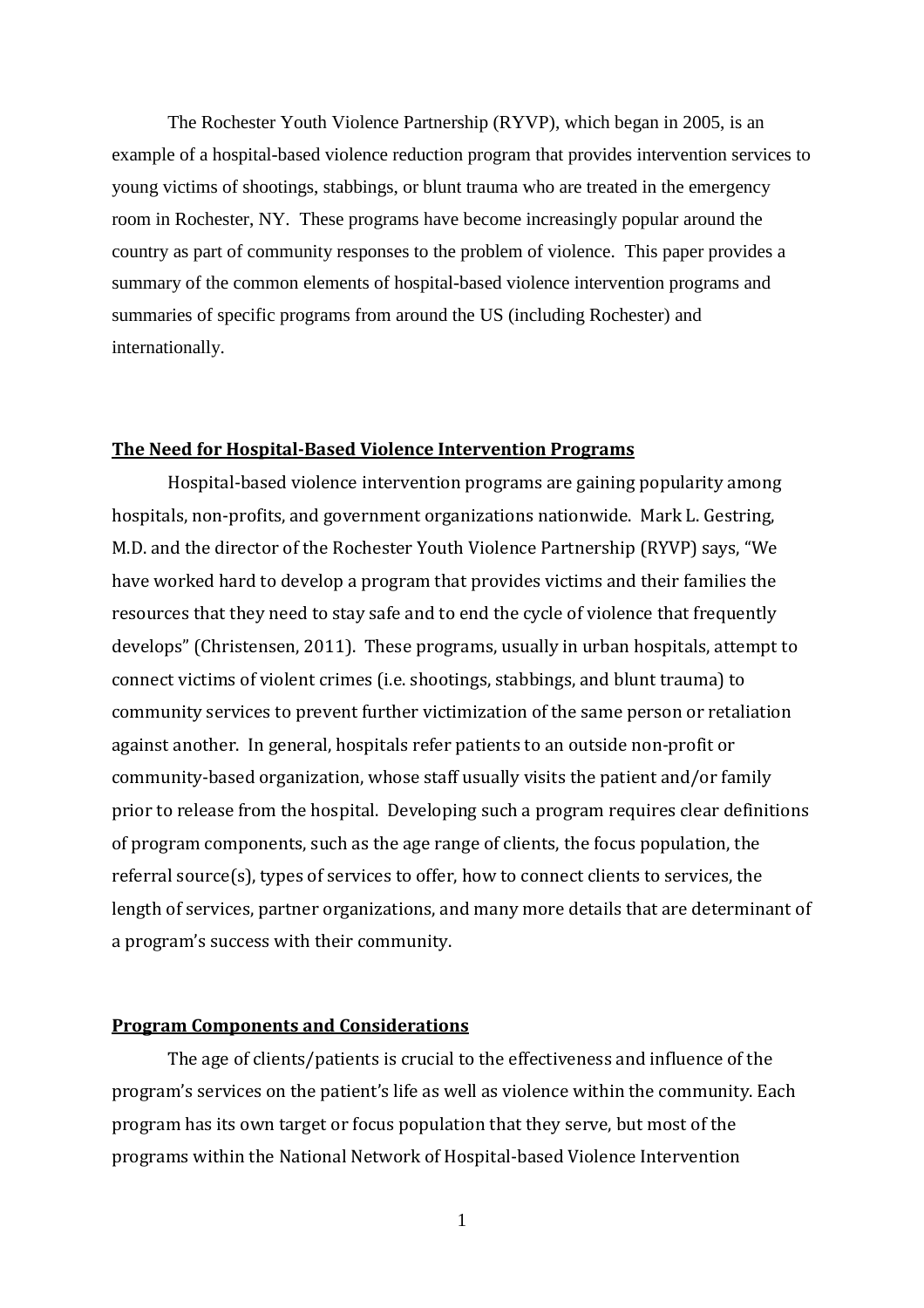Program focus on victims of violent crime between 15 and 25 years old. Some of these programs have provided their services to youth as young as 7 years old and adults up to 30 years old or older. Nonetheless, at-risk youth make up most of these target populations because they are more easily influenced at a younger age and experience the highest levels of violence of any age group. Program staff, often called Intervention Specialists, are thought to be more likely to help rehabilitate these youth and turn their lives around and prevent further retaliatory violence. Experts believe that intervention programs will be most successful for youth under the age of 17 years old. Further, homicide is the leading cause of death for African-Americans between the ages of 15 and 34 years old (Cooper, Eslinger, & Stolley, 2006). This provides another strong reason to focus on this age group in intervention programs.

In Rochester, it was found that "88% of preadolescents in an urban middle school had witnessed a robbery, beating, stabbing, shooting, or murder" (Scharf, 2009). Just witnessing one of these crimes can be a traumatizing event, besides the fact that some youth are involved either as a victim or perpetrator of violence every day. The age of intervention for patients is crucial to the specific type of services and referrals to other community-based organizations the staff give them. With such high levels of violence experienced by urban youth, hospitals began founding these intervention programs to attempt to stop the cycle of violence in many youths' lives.

More crucial than the age at which program assistance is offered is the timing of when a specialist reaches out to a potential client after they are victimized. Intervention specialists refer to the time lapse between a violent crime victims' admission into the hospital and time of release from the hospital as the window of opportunity. This window of opportunity contains an even smaller period of time known as the "Teachable Moment." The "Teachable Moment" is known as the time period in which program staff can most effectively engage a victim of violence and stop the cycle of violence. The time spent in the hospital is particularly crucial because 1) it is easy to contact the patient, 2) many victims re-evaluate their choices when they experience a serious injury, and 3) there is high risk for retaliation or further violence in the time closest to a violent event.

The "Teachable Moment" is crucial to the intake process for intervention programs because only hospital staff have immediate access to incoming patient information such as injury type and contact information. This poses an obstacle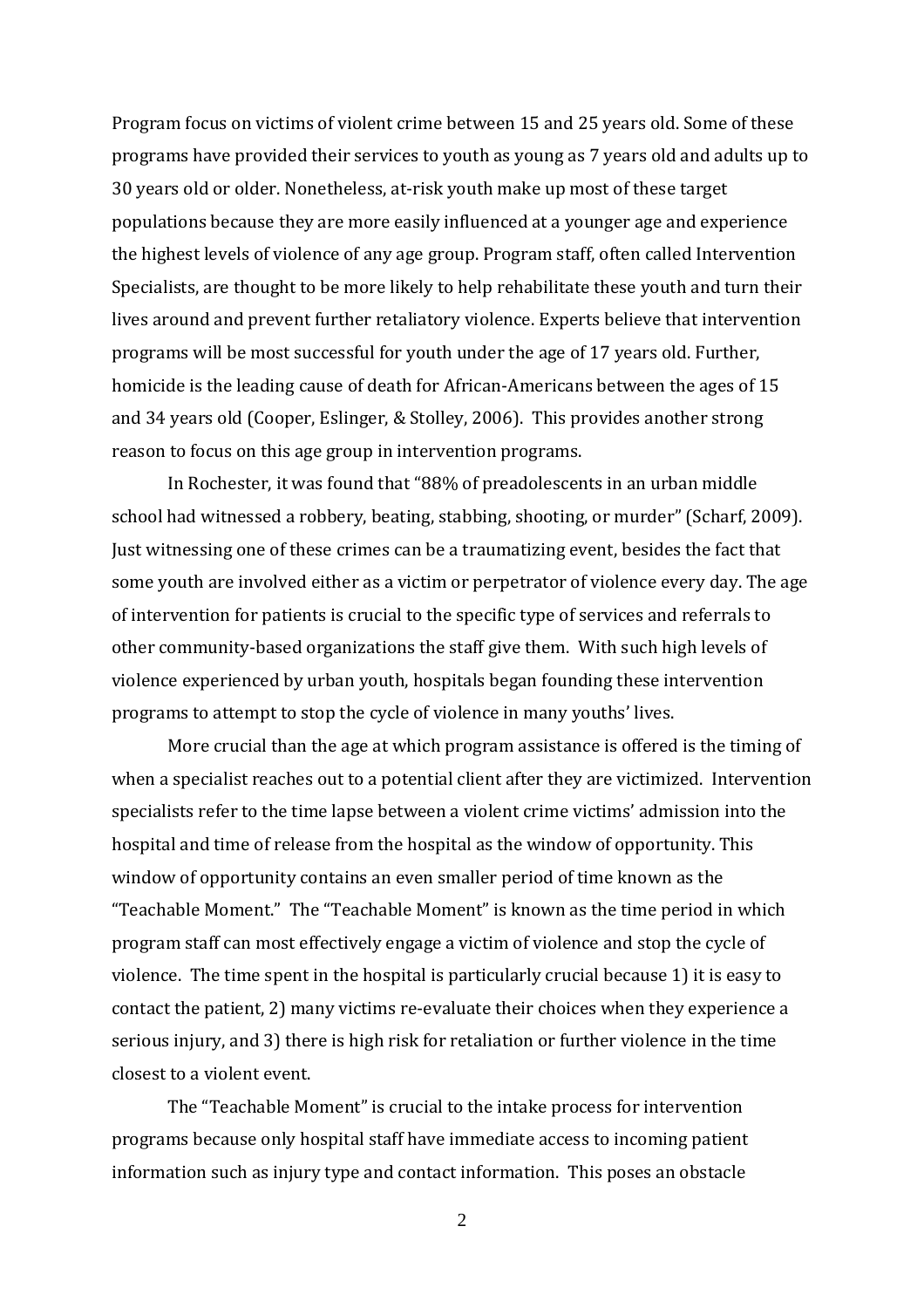because hospital staff members are not always timely with informing partner program staff that there is a potential client in the Emergency/Trauma Unit. Some programs put their staff through a volunteer process at the partner hospital because they are then given access to same patient information as hospital staff and can therefore remain in compliance with the HIPAA and HITECH laws. Once program staff has made the initial meeting in the hospital, they can form a plan of what services and referrals to other community-based organizations the client requires. This is just the first step of the rehabilitation process that can extend for up to 12 or 18 months.

Hospital-based intervention program services begin with the in-hospital consultation prior to the patient's discharge. Typically, the initial meeting in the hospital consists of a needs assessment, motivational interviewing, and establishment of a service plan. This usually includes an assessment of whether it is safe (for the patient or for others) for the client to be discharged from the hospital. The in-hospital consultation is important because it is essential to encourage new clients during their "teachable moment" to follow through with post-release services. Post-release services include mentoring, parental home visits, information and referral services, case management, healthcare, conflict resolution skills training, advocacy services, and group counseling and support sessions. Advocacy services help the client with legal, educational, financial, entitlement, and/or housing issues.

Hospital-based intervention programs utilize official records such as hospital/Emergency Room records and police, probation, or parole records, but selfreports from program participants are also used to record the program's impact. This poses the risk of using inaccurate information from a participant, whether intentional or not. Some areas that programs rely on participants to relay self-report information is their attitude regarding violence, delinquent behavior, arrests, weapon possession/carrying, family functioning, social competence, drug use, and employment (Greene, 2007). Some of Greene's suggestions for improving future data analysis with clients of these programs include securing participation (if possible) of geographically contiguous hospitals for the purpose of collecting follow-up hospital data, limiting the scope of data collected, and excluding victims of family and sexual violence, as such victims can be served through other, more appropriate programs.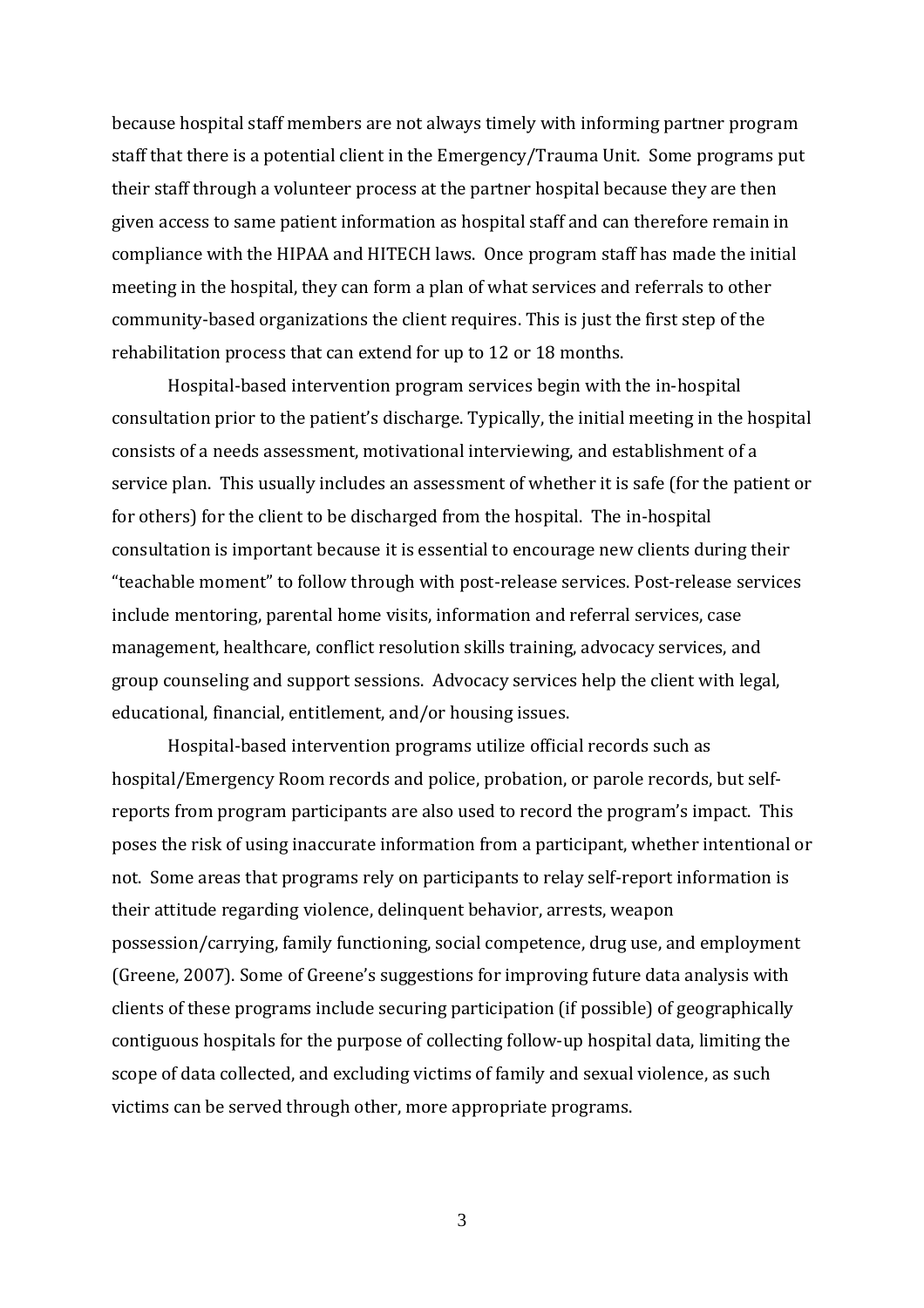#### **Program Descriptions**

We now describe each of the hospital-based violence intervention programs found in our research, including their target populations and descriptions of the services they provide. This information was obtained through program websites and any available scholarly articles or program evaluations found online.

The hospital-based violence intervention program in Rochester (**Rochester Youth Violence Partnership-RYVP**) was founded in 2005 and has been used as a basis for some new programs nationwide. There are 30 total partners that include local nonprofit, government, and service-based organizations. Some of the essential partners of the RYVP are the University of Rochester Medical Center (Strong Memorial Hospital), Child Protective Services, Rochester Police Department, Monroe County Sheriff's Department (including Probation), the City of Rochester's Pathways to Peace, the Rochester City School District, and many more. This program recruits victims of penetrating or violent injuries treated at Strong Memorial that are under the age of 25 years old. Such injuries include gunshot wounds, stab wounds, and blunt trauma. Youth Intervention Specialists from Pathways to Peace are paged to the hospital when a youth victim that is eligible for the program is treated at the hospital and agrees to hear about the services available. The Pathways to Peace Youth Intervention Specialist makes an initial meeting at the hospital that can result in a referral to any of the other participating partners of RYVP for the appropriate treatment service(s), as per the patient's requests. They also conduct a safety assessment regarding whether it is safe to release the patient from the hospital; they evaluate whether the patient is at further risk of injury if released or if his or her release may result in retaliatory victimization of another person. They work with the hospital to delay discharge if it is unsafe for release (Klofas & Duda, 2013).

Nationwide, there are currently 22 similar programs operating and 11 emerging programs. The National Network of Hospital-based Violence Intervention Programs (NNHVIP) consists mainly of programs within the United States and a few international programs (Network Members, n.d.). The programs can be similar because of their common goal to reduce repeat violence, but there are many difference among programs based on the differences of each program's location and local violence issues.

**AIM (At-Risk Intervention and Mentoring)** is a hospital-based program that targets at-risk and gang-affected youth. This program is located in Denver, Colorado.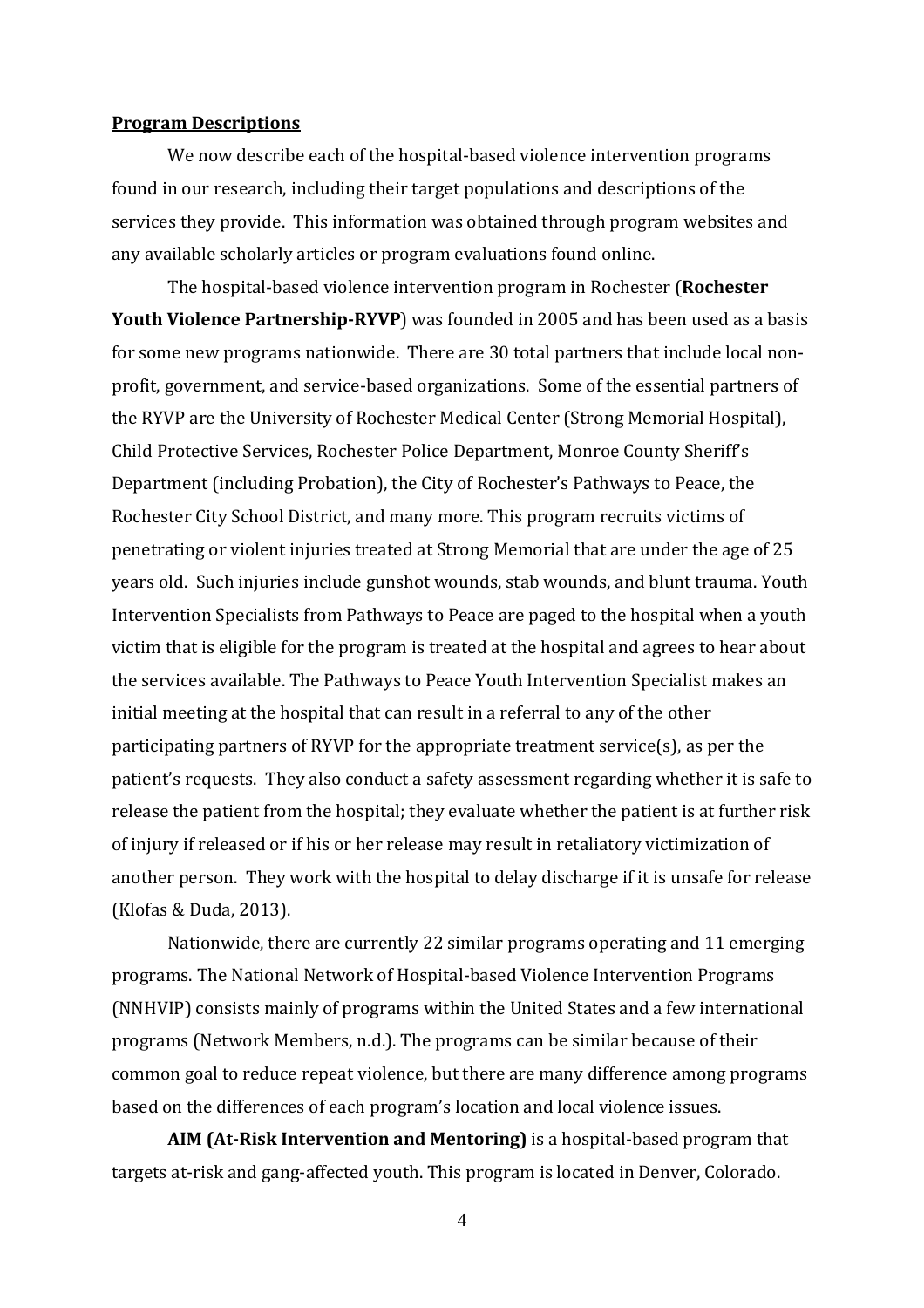Their target population is at-risk youth between 10 and 24 years old; patients presenting after a gunshot wound, stab wound, or assault; and other patients that are involved with a gang. Its goals are to identify these youth and connect with them through focused mentoring and support services. The Gang Rescue and Support Project (GRASP) and the Prodigal Son Initiative (PSI) outreach workers handle the mentoring process, while support services go through the Gang Reduction Initiative of Denver (GRID). GRID provides resources to each client who needs help with mental health, drug addiction, education, job placement, and/or housing relocation (What is AIM?, 2012).

**Beyond Violence** is a city-run program in Richmond and Antioch, California that collaborates with John Muir Health's Trauma Department, Contra Costa Health Services (CCHS), and community-based organizations such as One Day at a Time, The Williams Group, Youth Intervention Network, and the City of Richmond Office of Neighborhood Safety. John Muir Health is responsible for referring trauma patients between 14 and 25 years old who are victims of intentional injuries (i.e. knife assault, gunshot wound, and assault) and reside in either of the two cities listed above, to the program. From that point, the patient is connected to a Beyond Violence Intervention Specialist from their community. The Specialist is responsible for supporting the injured patient and their family and friends to cope with the injury, assisting the patient with follow-up care, and connecting them to community resources that promote healthy choices and avoiding street violence (John Muir Health, 2014).

**Bridging the Gap** is a non-profit organization out of Richmond, Virginia that commits to "providing a bridge to success" for individuals that struggle with addiction, incarceration, chronic homelessness, and/or lack of employment skills. Their focus population includes ex-offenders, veterans, at-risk youth, substance abusers, and homeless individuals. Bridging the Gap uses services such as reviewing the incident, conflict-resolution strategies, informing the patient that they are still at-risk of another incident, identifying coping skills, and developing a safety plan (all of which and more is done in just the first visit to the patient) (Jordan, 2013). The program offers their services to victims of violent crime that are admitted to the Virginia Commonwealth University Hospital (VCU) after an incident (Bridging the Gap in Virginia, 2014).

**Camden GPS (Guidance, Preservation, Support)** is a hospital-based violence intervention program in Camden, NJ that utilizes a care management approach for youth and young adults who are treated for injuries from intentional assault (i.e.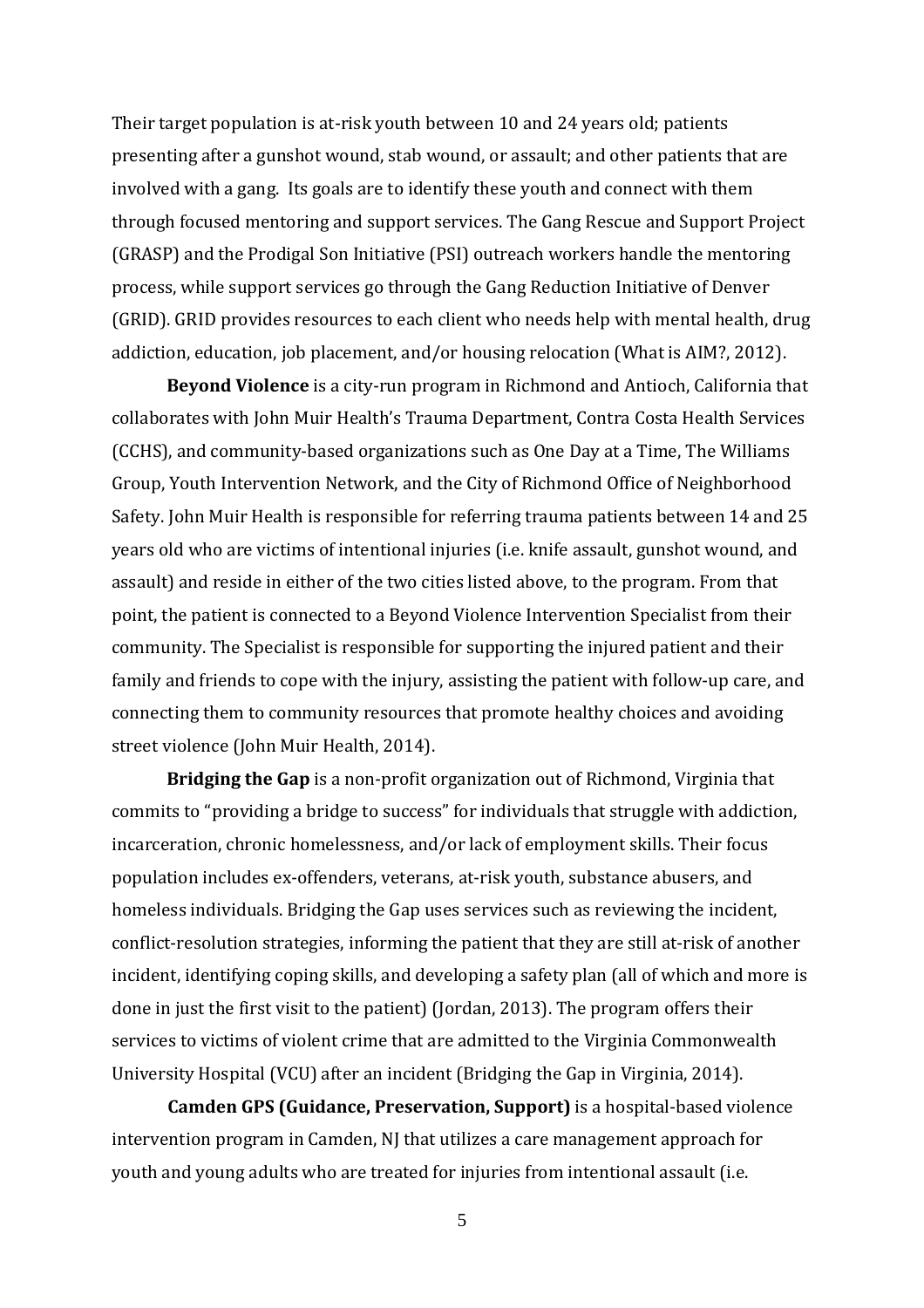gunshot wounds, stabbings, and physical beatings). Intervention Specialists connect participants with any medical care or social follow-up care that they need, including post-trauma counseling, primary/specialty care, criminal justice assistance, education, and employment opportunities (Camden Coalition, 2014).

**Caught in the Crossfire** is a hospital-based peer intervention program that was the first program of its kind, and led to the founding of the National Network of Hospital-based Violence Intervention Programs (NNHVIP). Caught in the Crossfire has a procedure for when they are contacted by the participating hospitals that involves an intervention specialist arriving within one hour of the patient being admitted to help the injured patient and his/her families and friends cope with the injury and start talking about alternatives to retaliation. The specialist "focuses on developing a trusting relationship with the patient, providing comfort and emotional support, working to prevent immediate and future retaliation, promoting alternative strategies for dealing with conflicts, identifying the youth's short-term needs, and developing a plan for staying safe" (all of which is done at the initial bedside visit). After the patient is released from the hospital, the specialist continues to follow-up with them through frequent in-person visits and contact via telephone. Some of the services that Caught in the Crossfire provides are medical coverage and follow-up care, educational programs, job training programs, employment opportunities, counseling, life skills training, legal assistance, recreational programs, substance abuse intervention, anger management classes, and safe housing. This program has been evaluated and determined to be an evidence-based program, serving as a model for other hospital-based violence intervention programs (Youth ALIVE!, 2012).

**Healing Hurt People** is a hospital-based program in Philadelphia, PA, designed to reduce re-injury and retaliation among people aged 8 to 30 years old. The program expanded in 2009 to St. Christopher's Hospital for Children so they could reach the younger violence victims from ages 8 to 21 years old (Healing Hurt People, 2008).

**Journey Before Destination** is a hospital-based program out of the Washington Medical Center in Northwest Washington, D.C. The hospital is among the 25 largest in the country. The target population consists of youth aged 14 to 24 years old, victims or perpetrators of violence, and other youth that have been exposed to violence in their community. Their goal consists of intervention, mentoring/education, advocacy/public awareness, spiritual awareness, psycho-social development. All of these goals are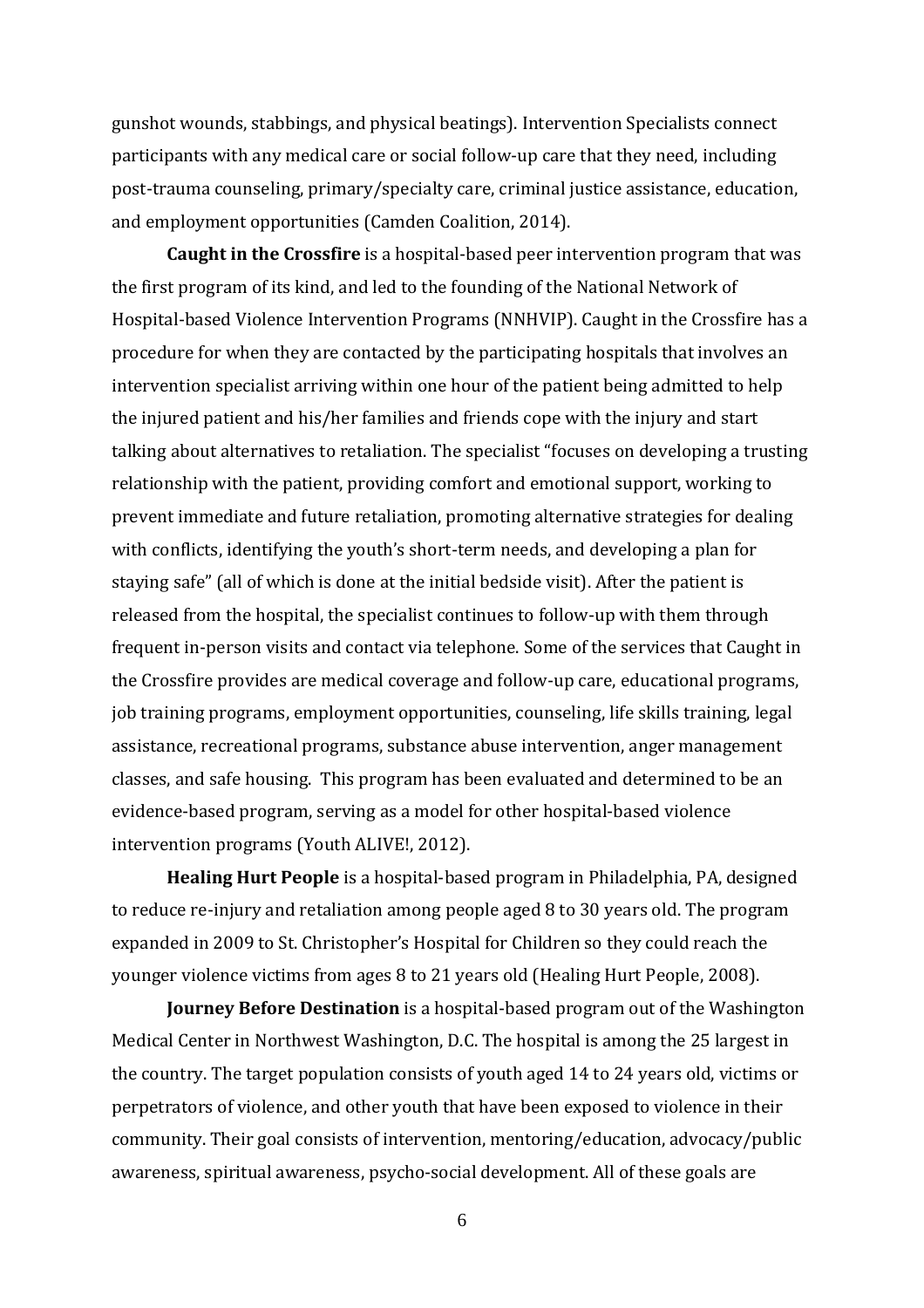accomplished through a focused mission of developing a coalition and intervention focused on the reduction of violent crimes while providing opportunities to marginalized urban youth. The hospital partners with Columbia Heights/Shaw Family Support Collaborative: Creating Solutions Together, Community Clergy, and the Metropolitan Police Department (Journey Before Destination, 2011).

The **VIAP (Massachusetts's Violence Intervention Advocacy Program)** is unique because it is a collaboration of a state program and three separate district programs combined (at three hospitals within the state). These three programs are run through the Emergency Departments at the Boston Medical Center, Massachusetts General Hospital (Boston), and Baystate Medical Center (Springfield). The program consists of a three-tier system of levels of recovery and development that each client must move through to successfully complete the program. The services this program offers through its three tiers are injury and recovery, basic needs, personal development and growth, and maintenance. Injury and recovery includes mental as well as physical assistance (i.e. physical therapy, substance/alcohol abuse aid, etc.). Basic needs addressed include housing and relocation, food, and family and child support assistance. Personal development and growth is administered through education assistance, job readiness training, employment assistance, and individual and/or family counseling. Maintenance consists of check-ins from program staff to reinforce the maintenance of a job or education and the client's personal development (Violence Intervention Advocacy Program, 2014).

**Oasis Youth Support Service (OYS)** is a program located in London, England, one of the few international NNHVIP program partner locations. They have broken down the boundaries of having a focused population and look to help nearly anyone who needs it, receiving some of their referrals from local hospitals. They cover areas such as education, healthcare, housing, debt advice, food banks, and more. OYS uses religion as a focal point for steering youth in a positive direction (Oasis, 2007).

**Out of the Crossfire** is a hospital-based program out of the University Hospital Trauma Center in Cincinnati, Ohio. Two of the doctors in the trauma center, Dr. Johannigman and Dr. Kenneth Davis learned about a hospital-based intervention program in Baltimore, MD and decided that this would be perfect for their hospital. Their program, Out of the Crossfire, opened its doors in August of 2006. The program's goal is to reduce the number of violence-related injuries by reaching out to the youth to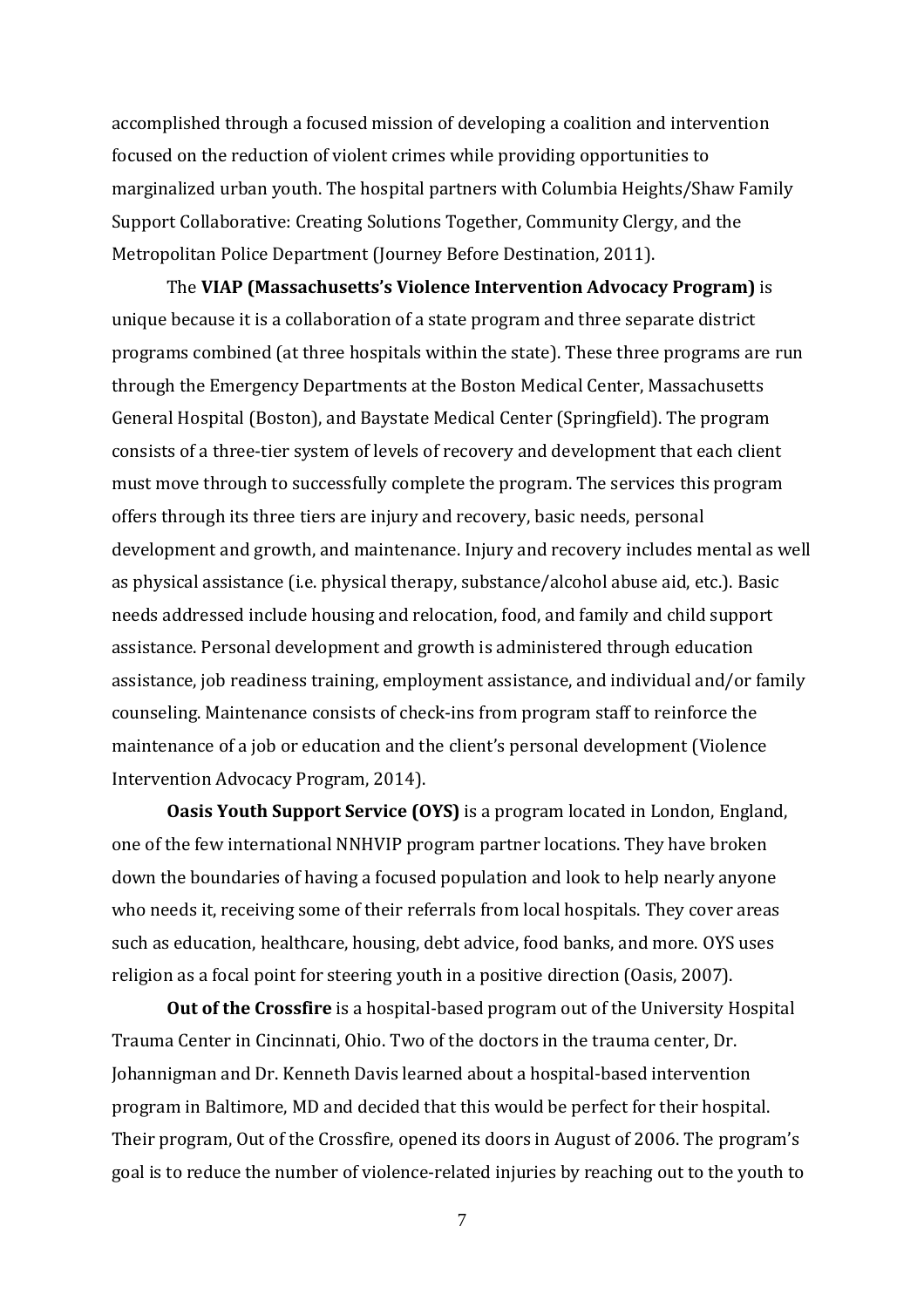break the cycle of violence. They work with the U.S. Bank Boys and Girls Club in Avondale (Out of the Crossfire, 2009).

Out of Indianapolis, Indiana, **Prescription for Hope** is an initiative focused on Marion County residents that have been involved in criminal behaviors or violent personal injury and who are therefore at an increased risk for recurrence of crime or violence. It is a hospital-based program out of the Sidney & Louis Eskenazi Hospital. Among its goals are reducing recidivism of violence-related injury and readmission into the hospital, developing effective life skills for responsible citizenship behavior, and providing community education and information (Violence Prevention, Wishard, n.d.).

**Project Ujima** was established in collaboration between the Children's Hospital of Wisconsin, the Medical College of Wisconsin, and the Children's Service Society of Wisconsin in 1996. They are, "committed to helping stop the cycle of violent crimes by reducing the number of repeat victims of violence" (Project Ujima, n.d.). It is a community-based home visitation program, which means that after the initial meeting between the Community Liaison and victim in the Emergency Department, the rest of the program is conducted through home visits by a nurse or Community Liaison. The first meeting at home comes within two weeks of discharge from the hospital. Project Ujima partners with outside agencies to offer counseling and assistance with food, housing, and other services. They also offer a six-week day camp that focuses on youth development, leadership, and self-esteem and a three-day camping and rafting trip (Project Ujima, n.d.).

The **Sacramento Violence Intervention Program (SVIP)** is modeled after Caught in the Crossfire, which is an evidence-based program. The Sacramento program has expanded on Caught in the Crossfire by extending their services to youth in schools that are at risk of being involved with violence, and youth that are on probation for a violent offense. This program recruits patients from the Kaiser Trauma Center and works closely with other programs of WellSpace Health. Clients are then referred to community resources such as social workers, county mental health providers, probation officers, school administrators, and other organizations. The program's Intervention Specialists provide information, referrals, and intensive follow-up services to their clients for up to one year (Sacramento Violence Intervention Program, 2013).

**Trauma to Triumph** is a hospital-based program based out of San Jose, California that works with Santa Clara County residents between 13 and 30 years old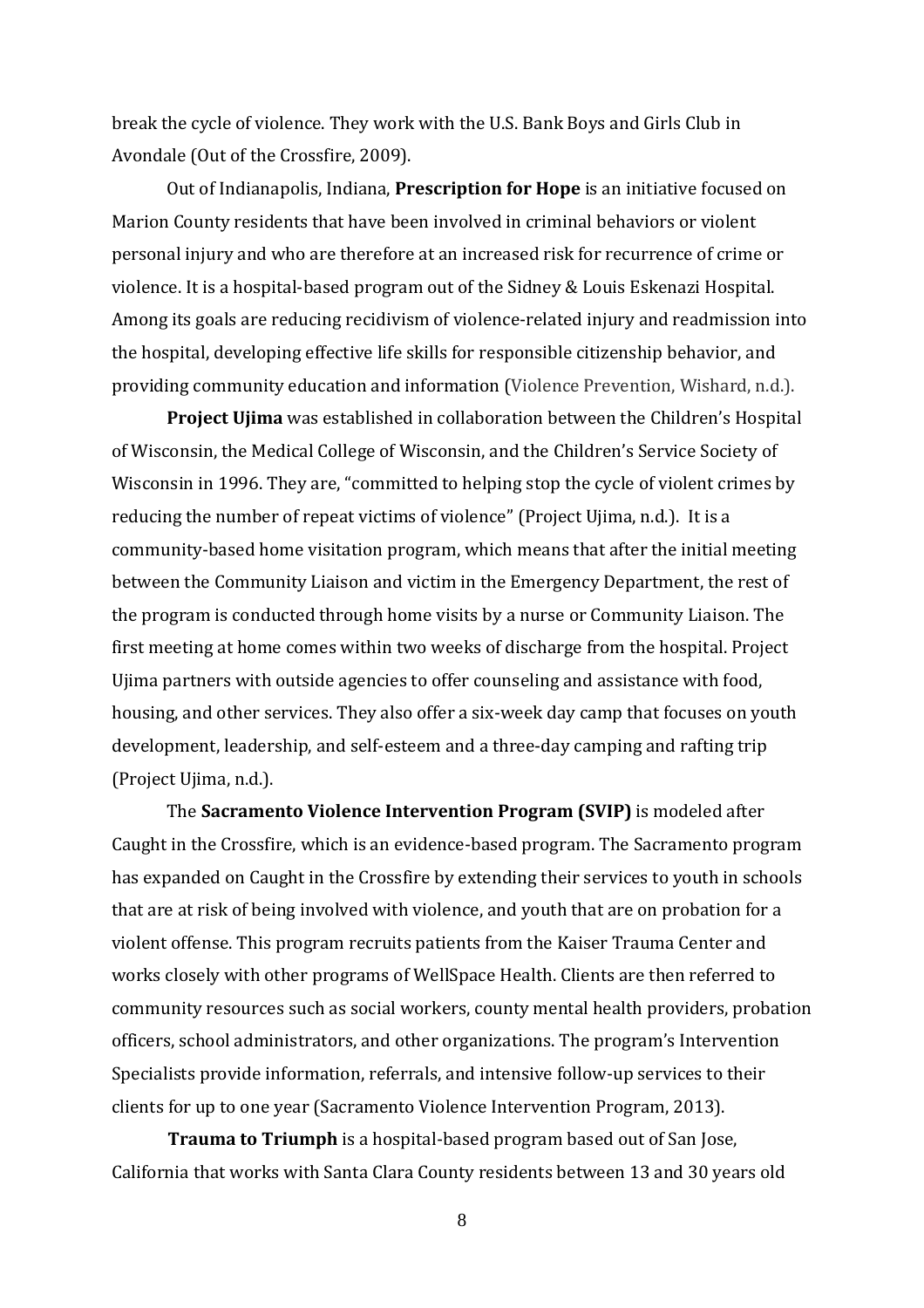that are admitted into the trauma center as victims of violence. The program goals include reaching out to victims of gang violence and connecting youth and families to their services. They aim to reduce violence and foster a stable environment to prevent retaliation. Between 2010 and 2012, the program admitted 333 patients; the average age of this group was 21.3 years old (MGPTF Programs and Projects, n.d.).

The **Baltimore Violence Intervention Program (VIP)** location was launched in 1998 at the Adams Cowley Shock Trauma Center in the University of Maryland Medical Center. This hospital-based intervention program provides victims of intentional violent injury with assessment, counseling, and social support from a team of staff members. The four basic phases of change in this program are stabilization, recovery and rehabilitation, community reintegration, and self-reliance and referral. The program priorities include safety issues regarding retaliation, domestic violence, and risk-taking behavior; medical, mental, and social adjustment; healthy coping skills; and connection to community-based services (Violence Intervention Program- Baltimore, MD, n.d.).

The **Philadelphia Violence Intervention Program (VIP)** program provides services to patients of the Children's Hospital of Philadelphia (CHOP) who have been admitted as assault victims. The focus population is youth between the ages of 8 and 19 years old. One of the program's long-term goals is to reduce the odds that the youth will be involved in crime or perpetuate violence in adulthood (Violence Intervention Program - CHOP, n.d.).

The **Savannah, GA Violence Intervention Program (VIP)** hospital-based program targets youth ages 12 to 25 years old. The goals are similar if not the same as the goals of the other VIP programs, but they also include providing court-related services and addressing possible witness intimidation risks (A Free and Valuable Resource for Victims of Violent Crime, n.d.).

The **Boston, MA Violence Intervention Program (VIP)** provides services to patients and families admitted to Brigham and Women's Hospital (BWH). This program features collaborative efforts from the Center for Community Health and Health Equity and the Division of Trauma, Burn and Surgical Critical Care Department. After discharge, the Violence Recovery Specialist (VRS) provides case management, advocacy, and support to the patient and their family to ensure that they have access to any necessary services for recovery (Violence Recovery Program, 2012).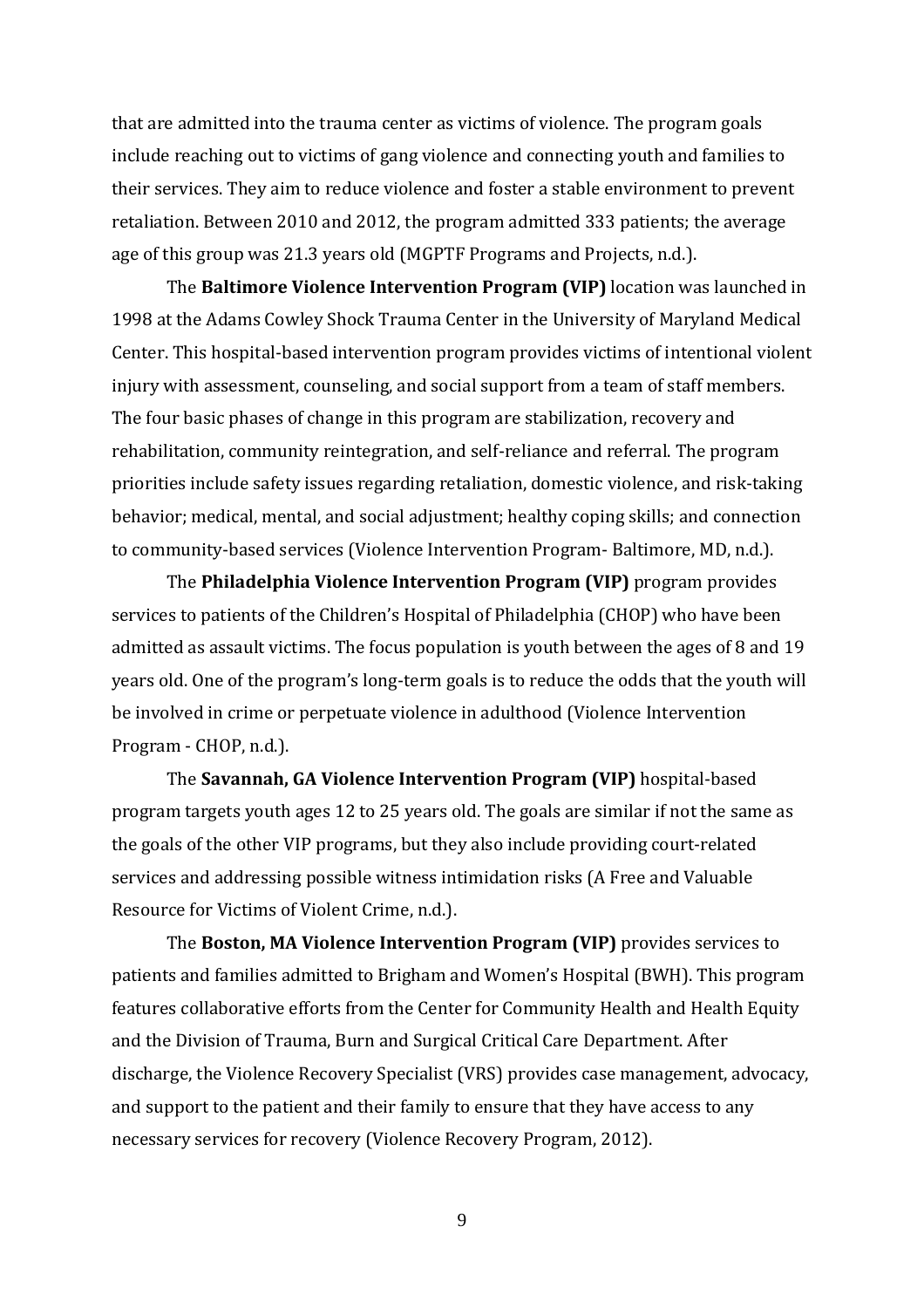"**'Within Our Reach'** is a prevention program designed to address the psychological needs of at-risk youth who are prone to injuries due to violence" (Walker, 2007). This hospital-based program takes patients from Mt. Sinai Hospital on the west side of Chicago, Illinois (Mount Sinai Hospital, n.d.).

The **Wraparound Project** out of San Francisco, California was a founding member program of the NNHVIP. Wraparound's case managers provide services such as crisis response, vocational training, gang tattoo removal, after school programs, mental health services, educational advocacy, placement and referrals, and more to youth victims of violence between the ages of 14 and 25 years old (Wraparound Project, n.d.).

## **Conclusion and Next Steps**

Hospital-based violence intervention programs have grown and expanded immensely since the early 2000's. The concept of breaking the cycle of violence through intercepting a potentially ongoing feud after the first outbreak of violence is a very innovative approach to a major issue (violent crime) within urban areas in the United States. Without the collaborative efforts from a multitude of partner organizations within each intervention program, breaking the cycle of violence within a community grappling with violence would be daunting.

This paper has shown the many similarities among hospital-based violence intervention programs, yet every program is unique. Programs are tailored to the their local needs, but all must consider what types of victims they will work with, what age groups, how to make referrals and track outcomes, the ideal timing of interventions, what support services are needed, and who will provide them. While there are issues to work out in every program, there are plenty of innovative models to learn from.

In Rochester, NY the RYVP is made up of very strong partners that, when put together, have made strides in reducing the likelihood of re-victimization or retaliatory violence among some youth in Rochester. More evaluation of the program is needed, however, to determine its effects and whether procedures can be amended to better meet program goals. In future papers, we will expand upon the information here by interviewing program staff in Rochester and elsewhere to better understand their program's goals, procedures, and struggles. We hope that this will contribute to a growing discussion on how to best operate a hospital-based violence intervention program in urban hospitals.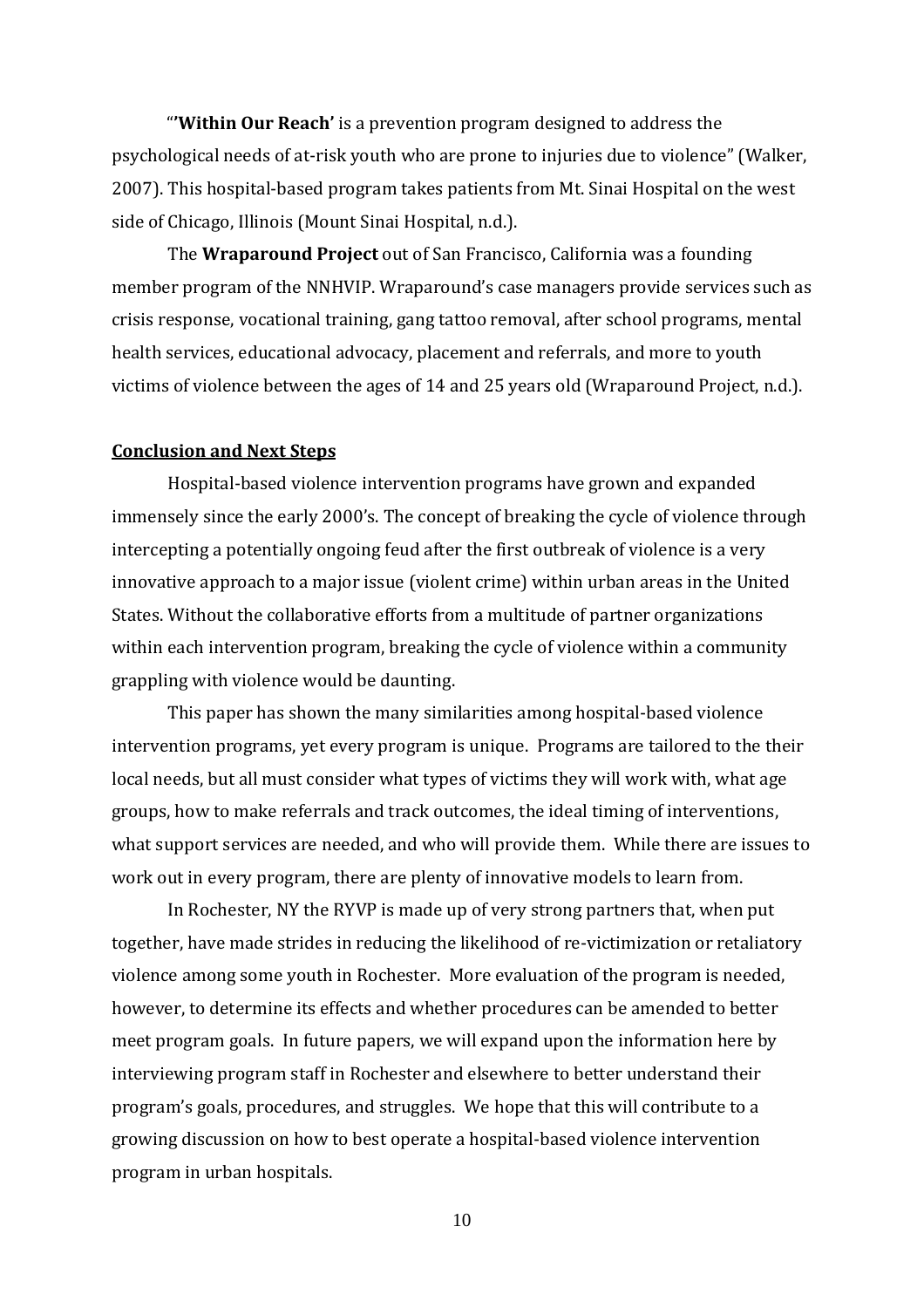#### Resources

- A Free and Valuable Resource for Victims of Violent Crime. (n.d.). Retrieved August 26, 2014, from [http://districtattorney.chathamcounty.org/Victim-Witness/Violence-Intervention-](http://districtattorney.chathamcounty.org/Victim-Witness/Violence-Intervention-Program)[Program](http://districtattorney.chathamcounty.org/Victim-Witness/Violence-Intervention-Program)
- Bridging the Gap in Virginia. (2014, January 1). Retrieved August 25, 2014, from <http://www.bridgingthegapinvirginia.org/index.html>
- Camden Coalition of Healthcare Providers. (2014, January 1). Retrieved August 25, 2014, from <http://www.camdenhealth.org/victor-murray/>
- Christensen, K. (2011, June 27). "Violence Intervention Program Honored Nationally for Impact on Young Victims." University of Rochester Medical Center Newsroom, Rochester, NY. Retrieved August 25, 2014, from [http://www.urmc.rochester.edu/news/story/index.cfm?id=3241.](http://www.urmc.rochester.edu/news/story/index.cfm?id=3241)
- Cooper, C., Eslinger, D., & Stolley, P. (2006). Hospital-Based Violence Intervention Programs Work. *The Journal of Trauma: Injury, Infection, and Critical Care,* 534-540. Retrieved August 5, 2014, from http://www.nonviolenceandsocialjustice.org/SiteData/docs/Cooper - Hospital based violence intervention/c8268f4bd680e7e3cfac8ec7211d7e6a/Cooper - Hospital based violence intervention.pdf
- Greene, M. (2007, January 1). Outcome Research on Hospital-Based Violence Prevention Programs: What's Been Done & Recommendations for Future Research. Retrieved August 6, 2014, from [http://www.mbgreeneconsulting.com/wp](http://www.mbgreeneconsulting.com/wp-content/uploads/2012/09/Hospital-Program-Outcomes.pdf)[content/uploads/2012/09/Hospital-Program-Outcomes.pdf](http://www.mbgreeneconsulting.com/wp-content/uploads/2012/09/Hospital-Program-Outcomes.pdf)
- Healing Hurt People. (2008, January 1). Retrieved August 25, 2014, from <http://www.nonviolenceandsocialjustice.org/Healing-Hurt-People/29/>
- John Muir Health. (2014, January 1). Retrieved August 25, 2014, from [http://www.johnmuirhealth.com/about-john-muir-health/community](http://www.johnmuirhealth.com/about-john-muir-health/community-commitment/community-health-alliance/our-programs/community_injury_prevention/beyond-violence.html)[commitment/community-health-alliance/our](http://www.johnmuirhealth.com/about-john-muir-health/community-commitment/community-health-alliance/our-programs/community_injury_prevention/beyond-violence.html)[programs/community\\_injury\\_prevention/beyond-violence.html](http://www.johnmuirhealth.com/about-john-muir-health/community-commitment/community-health-alliance/our-programs/community_injury_prevention/beyond-violence.html)
- Jordan, A. (2013, February 5). Virginia Commonwealth University Trauma Center, Injury & Violence Prevention Program. Retrieved August 25, 2014, from <http://www.ivpp.vcu.edu/programs/bridgingthegap/index.html>
- Journey Before Destination: Violence Prevention Intervention Program. (2011, October 10). Retrieved August 25, 2014, from Youth ALIVE! - Preventing Violence and Developing Youth Leaders - Caught in the Crossfire. (2010, January 1). Retrieved August 25, 2014, from<http://www.youthalive.org/caught-in-the-crossfire/>
- Klofas, J., & Duda, J. (2013, March 1). Rochester Youth Violence Partnership Final Report. Retrieved August 25, 2014, from [http://www.rit.edu/cla/criminaljustice/sites/rit.edu.](http://www.rit.edu/cla/criminaljustice/sites/rit.edu.%20cla.criminaljustice/files/docs/WorkingPapers/2013/Rochester%20Youth%20Violence%20Partnership.pdf)  [cla.criminaljustice/files/docs/WorkingPapers/2013/Rochester Youth Violence](http://www.rit.edu/cla/criminaljustice/sites/rit.edu.%20cla.criminaljustice/files/docs/WorkingPapers/2013/Rochester%20Youth%20Violence%20Partnership.pdf)  [Partnership.pdf.](http://www.rit.edu/cla/criminaljustice/sites/rit.edu.%20cla.criminaljustice/files/docs/WorkingPapers/2013/Rochester%20Youth%20Violence%20Partnership.pdf)
- MGPTF Programs and Projects. (n.d.). San Jose, CA Official Website. Retrieved August 26, 2014, from<http://www.sanjoseca.gov/index.aspx?NID=3986>